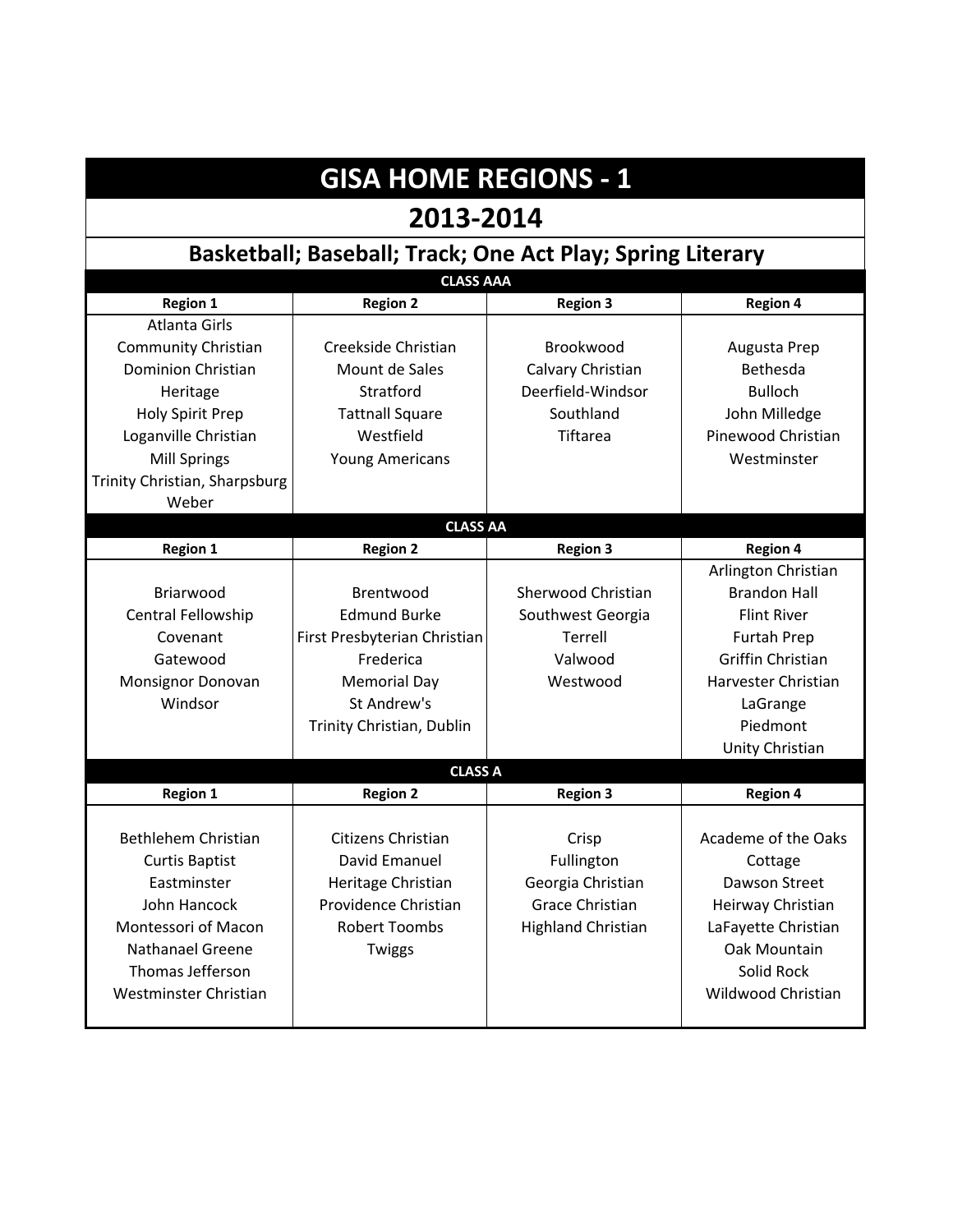# **GISA HOME REGIONS - 2**

#### **2013-2014**

### **Cross Country; Golf; Tennis --- Classification & Regions**

**Competitive Cheerleading & Soccer --- Classification Only**

|                               | <b>CLASS AAA</b>             |                           |                          |
|-------------------------------|------------------------------|---------------------------|--------------------------|
| <b>Region 1</b>               | <b>Region 2</b>              | <b>Region 3</b>           | <b>Region 4</b>          |
| Atlanta Girls'                |                              |                           |                          |
| <b>Community Christian</b>    | Creekside Christian          | Brookwood                 | Augusta Prep             |
| <b>Dominion Christian</b>     | Mount de Sales               | Calvary Christian         | Bethesda                 |
| Heritage                      | Stratford                    | Deerfield-Windsor         | <b>Bulloch</b>           |
| Holy Spirit Prep              | <b>Tattnall Square</b>       | Southland                 | John Milledge            |
| Loganville Christian          | Westfield                    | Tiftarea                  | Pinewood Christian       |
| <b>Mill Springs</b>           | <b>Young Americans</b>       |                           | Westminster              |
| Trinity Christian, Sharpsburg |                              |                           |                          |
| Weber                         |                              |                           |                          |
|                               | <b>CLASS AA</b>              |                           |                          |
| <b>Region 1</b>               | <b>Region 2</b>              | <b>Region 3</b>           | <b>Region 4</b>          |
|                               |                              |                           | Academe of the Oaks      |
| Bethlehem Christian           |                              |                           | Arlington Christian      |
| Briarwood                     | Brentwood                    |                           | <b>Brandon Hall</b>      |
| <b>Central Fellowship</b>     | Citizens Christian           | Crisp                     | Cottage                  |
| Covenant                      | David Emanuel                | Fullington                | Dawson Street            |
| <b>Curtis Baptist</b>         | <b>Edmund Burke</b>          | Georgia Christian         | <b>Flint River</b>       |
| Eastminster                   | First Presbyterian Christian | <b>Grace Christian</b>    | Furtah Prep              |
| Gatewood                      | Frederica                    | <b>Highland Christian</b> | <b>Griffin Christian</b> |
| John Hancock                  | Heritage Christian           | Sherwood Christian        | Harvester Christian      |
| Monsignor Donovan             | <b>Memorial Day</b>          | Southwest Georgia         | Heirway Christian        |
| Montessori of Macon           | Providence Christian         | Terrell                   | LaFayette Christian      |
| <b>Nathanael Greene</b>       | <b>Robert Toombs</b>         | Valwood                   | LaGrange                 |
| Thomas Jefferson              | St Andrew's                  | Westwood                  | Oak Mountain             |
| Westminster Christian         | Trinity Christian, Dublin    |                           | Piedmont                 |
| Windsor                       | Twiggs                       |                           | Solid Rock               |
|                               |                              |                           | Unity Christian          |
|                               |                              |                           | Wildwood Christian       |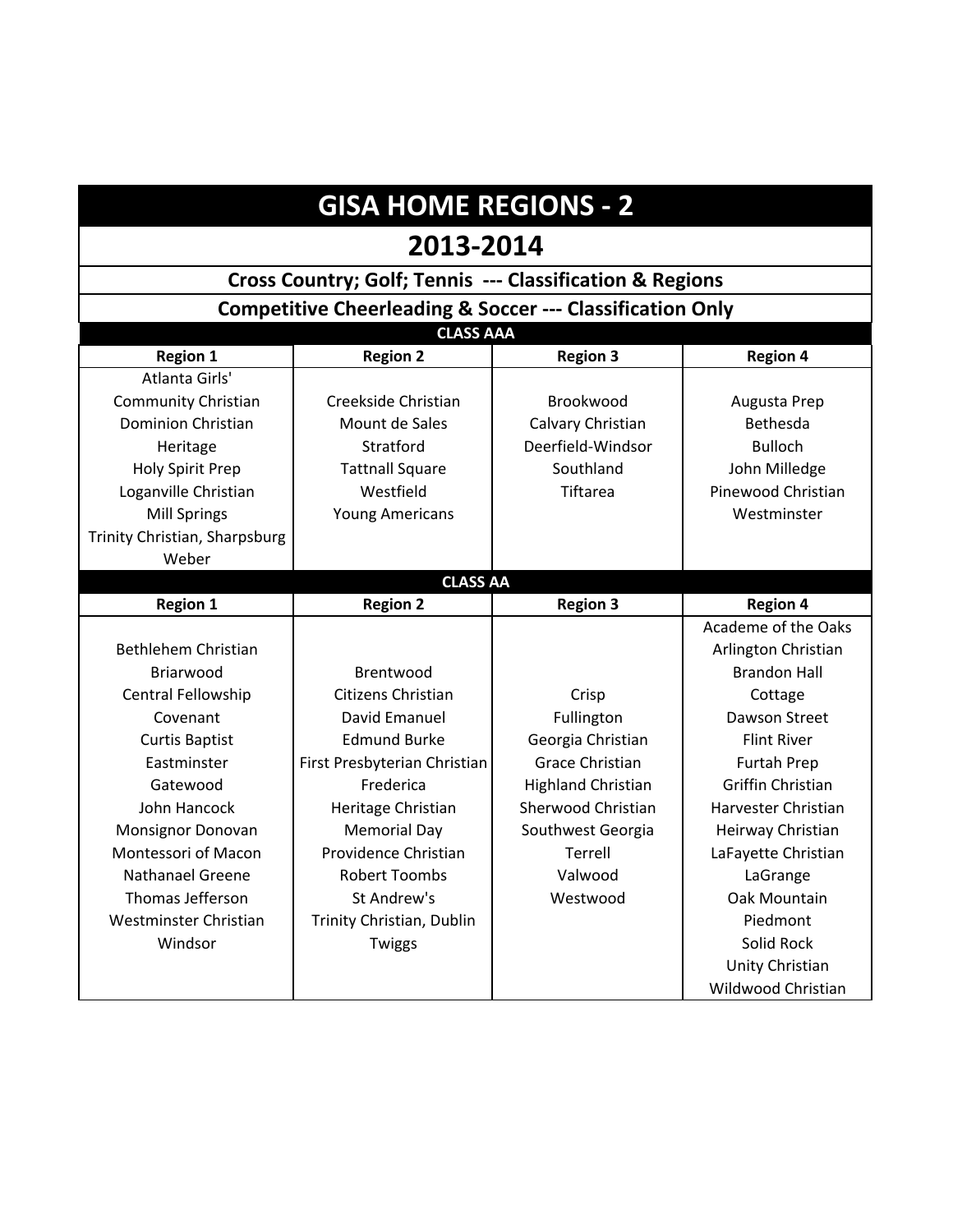| <b>GISA FOOTBALL REGIONS</b> |                               |                    |                            |
|------------------------------|-------------------------------|--------------------|----------------------------|
| 2013-2014                    |                               |                    |                            |
| <b>CLASS AAA</b>             |                               |                    |                            |
| <b>Region 1</b>              | <b>Region 2</b>               |                    |                            |
| <b>Bulloch</b>               | Heritage                      |                    |                            |
| Deerfield-Windsor            | Mount de Sales                |                    |                            |
| Pinewood Christian           | Stratford                     |                    |                            |
| Southland                    | <b>Tattnall Square</b>        |                    |                            |
| Tiftarea                     | Trinity Christian, Sharpsburg |                    |                            |
| Westfield                    | Westminster                   |                    |                            |
| <b>CLASS AA</b>              |                               |                    |                            |
| <b>Region 1</b>              | <b>Region 2</b>               | <b>Region 3</b>    | <b>Region 4</b>            |
| Briarwood                    | Bethesda                      | Brookwood          |                            |
| Central Fellowship           | Brentwood                     | Sherwood Christian | <b>Community Christian</b> |
| Covenant                     | <b>Edmund Burke</b>           | Southwest Georgia  | <b>Dominion Christian</b>  |
| Gatewood                     | <b>Memorial Day</b>           | Terrell            | <b>Flint River</b>         |
| John Milledge                | Trinity Christian, Dublin     | Valwood            | Piedmont                   |
| Windsor                      |                               | Westwood           |                            |
| <b>CLASS A</b>               |                               |                    |                            |
| <b>Region 1</b>              | <b>Region 2</b>               |                    |                            |
| Bethlehem Christian          |                               |                    |                            |
| <b>Curtis Baptist</b>        | Crisp                         |                    |                            |
| David Emanuel                | First Presbyterian Christian  |                    |                            |
| Dawson Street                | Frederica                     |                    |                            |
| John Hancock                 | Fullington                    |                    |                            |
| <b>Nathanael Greene</b>      | <b>Robert Toombs</b>          |                    |                            |
| Thomas Jefferson             |                               |                    |                            |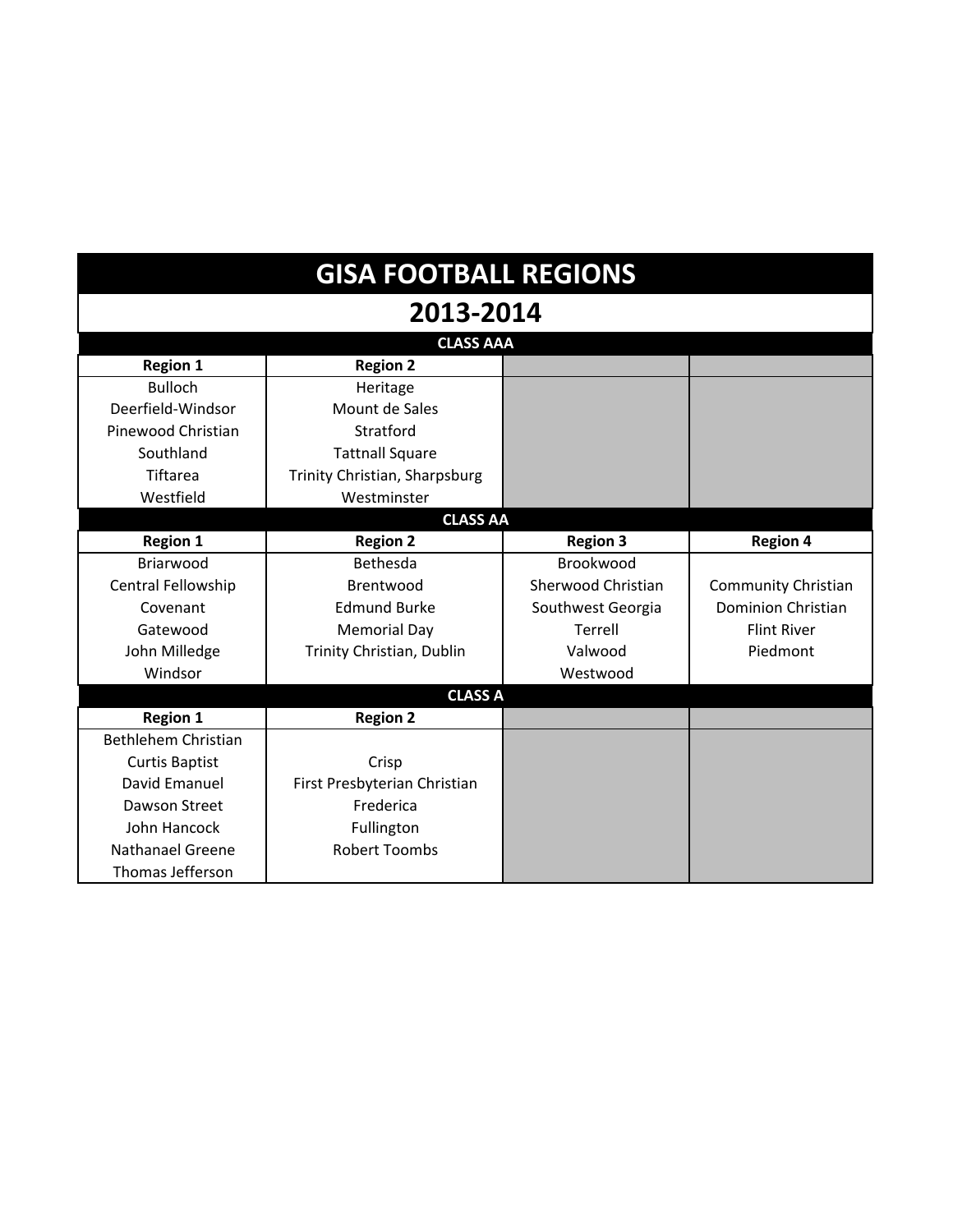| <b>GISA SOFTBALL REGIONS</b> |                              |                           |                     |  |
|------------------------------|------------------------------|---------------------------|---------------------|--|
| 2013-2014                    |                              |                           |                     |  |
| <b>CLASS AAA</b>             |                              |                           |                     |  |
| <b>Region 1</b>              | <b>Region 2</b>              | <b>Region 3</b>           | <b>Region 4</b>     |  |
| Brookwood<br>Brentwood       |                              |                           |                     |  |
| Griffin Christian            | Southland                    | Deerfield-Windsor         | <b>Bulloch</b>      |  |
| Loganville Christian         | Stratford                    | Sherwood Christian        | <b>Edmund Burke</b> |  |
| Mount de Sales               | Westfield                    | Southwest Georgia         | Gatewood            |  |
| <b>Tattnall Square</b>       |                              | Terrell                   | John Milledge       |  |
|                              |                              | Tiftarea                  | Pinewood Christian  |  |
|                              |                              |                           |                     |  |
| <b>CLASS AA</b>              |                              |                           |                     |  |
| <b>Region 1</b>              | <b>Region 2</b>              | <b>Region 3</b>           | <b>Region 4</b>     |  |
| Bethehem Christian           | Citizens Christian           | Crisp                     | Arlington Christian |  |
| <b>Briarwood</b>             | David Emanuel                | Fullington                | Central Fellowship  |  |
| <b>Curtis Baptist</b>        | First Presbyterian Christian | Georgia Christian         | <b>Flint River</b>  |  |
| John Hancock                 | <b>Robert Toombs</b>         | <b>Highland Christian</b> | LaGange             |  |
| Thomas Jefferson             | Trinity Christian, Dublin    | Randolph Southern         | Piedmont            |  |
|                              | <b>Twiggs</b>                | Valwood                   | Windsor             |  |
|                              |                              | Westwood                  |                     |  |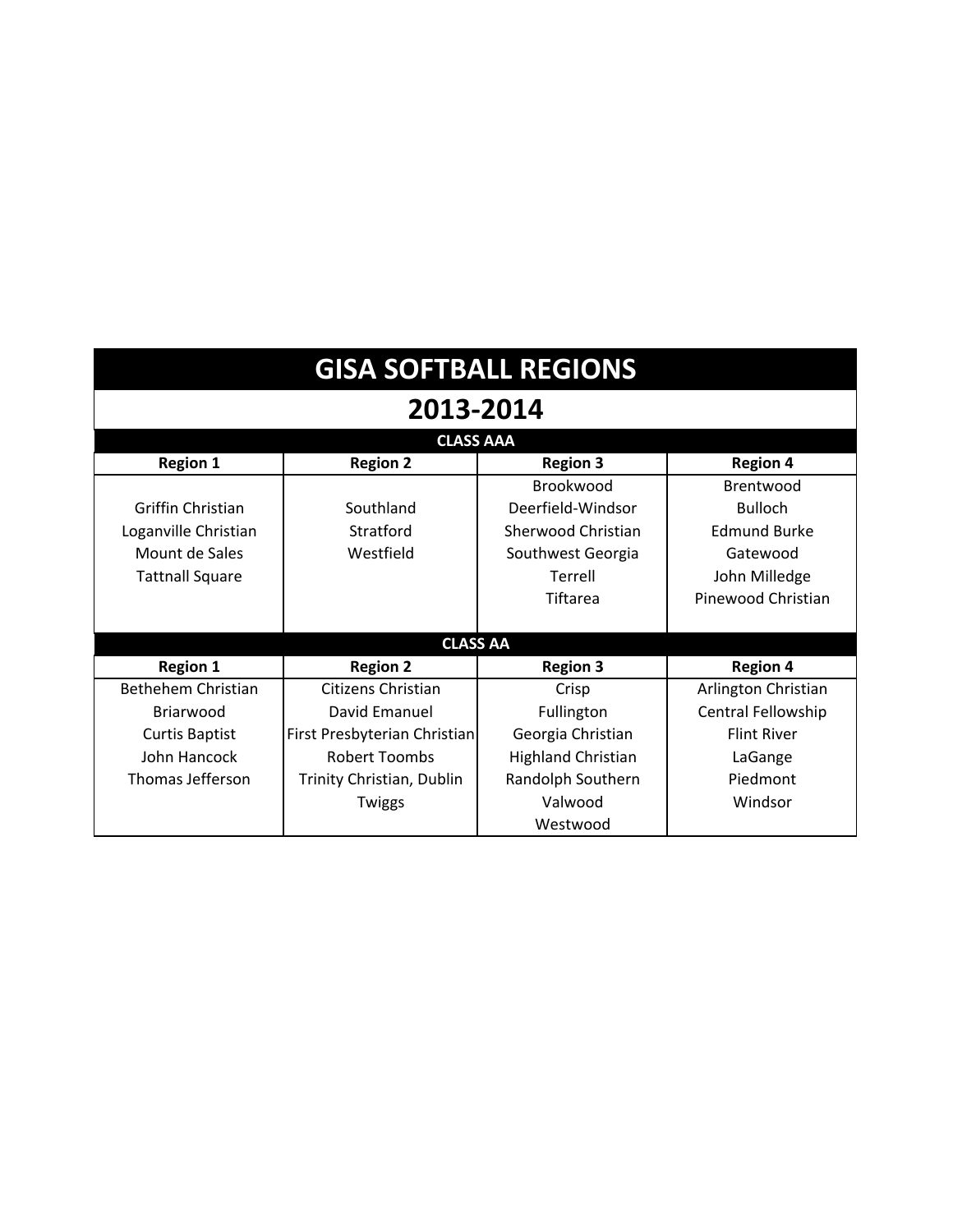## **GISA VOLLEYBALL REGIONS 2013‐2014**

| <b>CLASS AAA</b>                                                                                                                                                                              |                                                                                                                                                                                                                         |  |
|-----------------------------------------------------------------------------------------------------------------------------------------------------------------------------------------------|-------------------------------------------------------------------------------------------------------------------------------------------------------------------------------------------------------------------------|--|
| <b>Region 1</b>                                                                                                                                                                               | <b>Region 2</b>                                                                                                                                                                                                         |  |
| Atlanta Girls' School<br><b>Augusta Preparatory Day School</b><br>Dominion Christian High School<br><b>Holy Spirit Preparatory School</b><br>Loganville Christian Academy<br>The Weber School | <b>Calvary Christian School</b><br>Creekside Christian Academy<br>The Heritage School<br>Mount de Sales Academy<br><b>Stratford Academy</b><br>Trinity Christian School, Sharpsburg<br>Young Americans Christian School |  |
| <b>CLASS AA</b>                                                                                                                                                                               |                                                                                                                                                                                                                         |  |
| <b>Region 1</b>                                                                                                                                                                               | <b>Region 2</b>                                                                                                                                                                                                         |  |
| Bethlehem Christian Academy<br>Gatewood School<br>John Hancock Academy<br><b>Monsignor Donovan Catholic HS</b><br>Nathanael Greene Academy                                                    | Arlington Christian School<br>Harvester Christian Academy<br>Heirway Christian Academy<br>Oak Mountain Academy                                                                                                          |  |
| <b>Region 3</b>                                                                                                                                                                               | <b>Region 4</b>                                                                                                                                                                                                         |  |
| <b>Grace Christian Academy</b><br>Griffin Christian High School<br>Lafayette Christian School<br><b>Sherwood Christian Academy</b><br><b>Valwood School</b>                                   | First Presbyterian Christian Academy<br>Frederica Academy<br>Heritage Christian Academy                                                                                                                                 |  |

**VOLLEYBALL REGIONS GISA**

21‐Aug‐13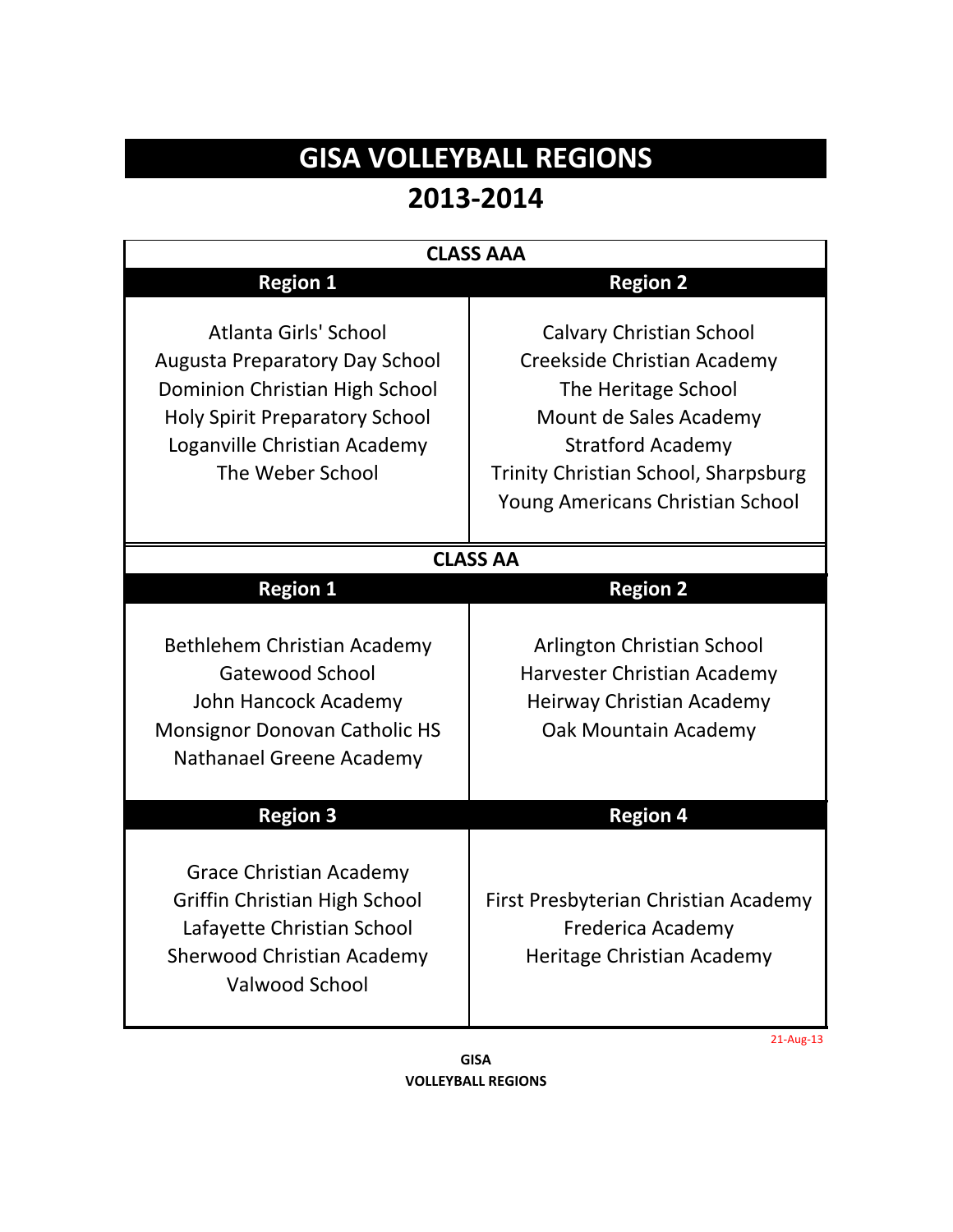| <b>GISA SOCCER REGIONS</b>                                                                                                                                                         |                                                                                                              |                                                                                                  |                                                                                                                                       |
|------------------------------------------------------------------------------------------------------------------------------------------------------------------------------------|--------------------------------------------------------------------------------------------------------------|--------------------------------------------------------------------------------------------------|---------------------------------------------------------------------------------------------------------------------------------------|
| 2013-2014                                                                                                                                                                          |                                                                                                              |                                                                                                  |                                                                                                                                       |
| <b>CLASS AAA</b>                                                                                                                                                                   |                                                                                                              |                                                                                                  |                                                                                                                                       |
| <b>Region 1</b>                                                                                                                                                                    | <b>Region 2</b>                                                                                              | <b>Region 3</b>                                                                                  | <b>Region 4</b>                                                                                                                       |
| Atlanta Girls' (Girls Only)<br>Dominion Christian (Boys Only)<br>Heritage<br><b>Holy Spirit Prep</b><br>Loganville Christian (Boys Only)<br>Trinity Christian, Sharpsburg<br>Weber | Mount de Sales<br>Stratford<br><b>Tattnall Square</b><br>Westfield<br>Young Americans Christian              | Brookwood<br>Calvary Christian<br>Deerfield-Windsor<br>Southland (Girls Only)<br>Tiftarea        | Augusta Prep<br><b>Bulloch</b><br>John Milledge<br>Westminster                                                                        |
| <b>CLASS AA</b>                                                                                                                                                                    |                                                                                                              |                                                                                                  |                                                                                                                                       |
| <b>Region 1</b>                                                                                                                                                                    | <b>Region 2</b>                                                                                              | <b>Region 3</b>                                                                                  | <b>Region 4</b>                                                                                                                       |
| Central Fellowship Christian<br>Gatewood<br>Monsignor Donovan<br>Piedmont<br>Trinity Christian, Dublin                                                                             | First Presbyterian Christian<br>Frederica<br>Memorial Day<br>Providence Christian<br>Robert Toombs Christian | Crisp (Girls Only)<br>Georgia Christian<br>Sherwood Christian<br>Terrell (Girls Only)<br>Valwood | Arlington Christian<br><b>Flint River</b><br><b>Griffin Christian</b><br>Lafayette Christian<br>LaGrange (Girls Only)<br>Oak Mountain |